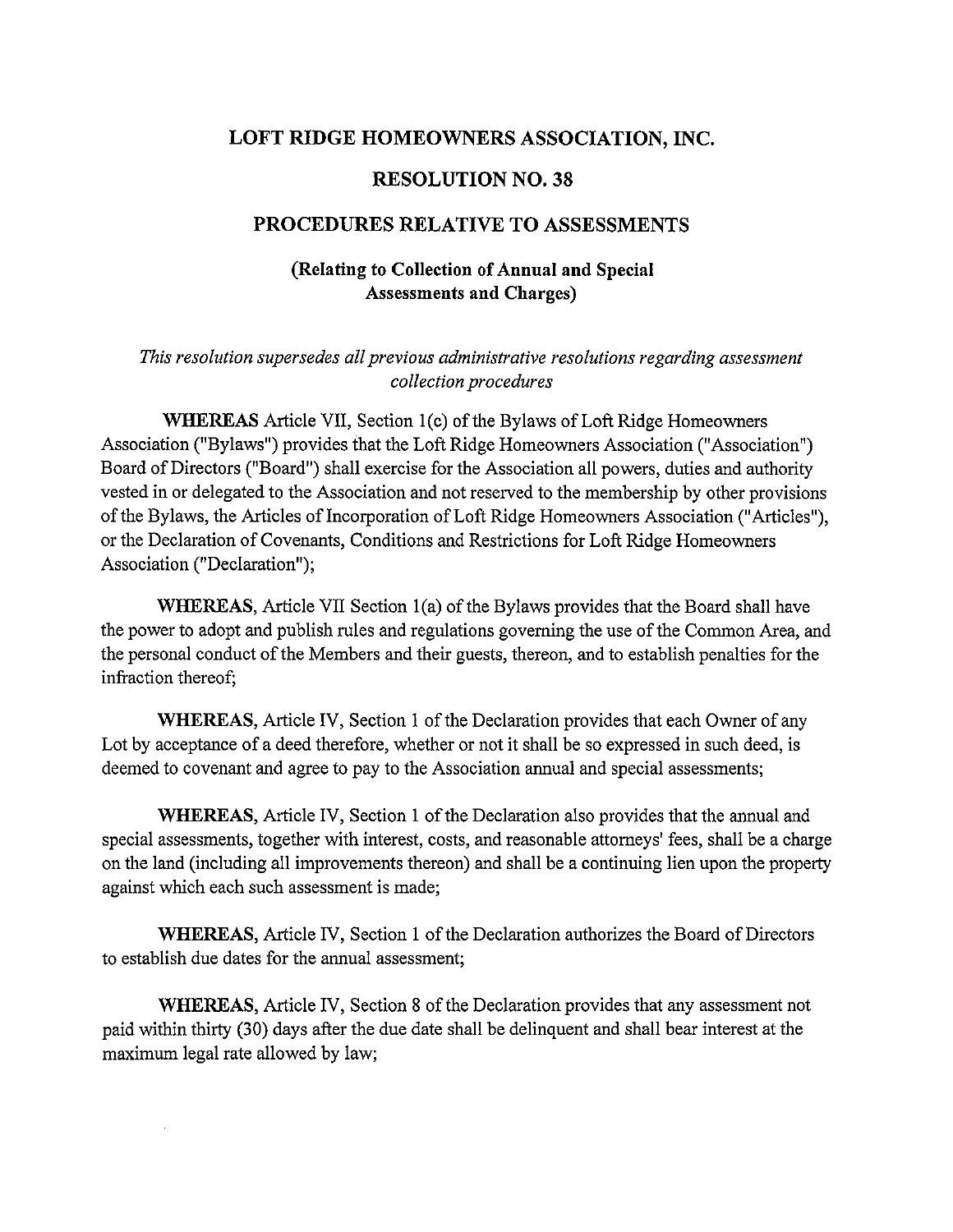**WHEREAS,** Section 55-513.2 of the Virginia Property Owners' Association Act ("Act") authorizes the Association to establish a late fee of five percent (5%) of any assessment installment when it becomes delinquent;

**WHEREAS,** Section 55-516 A of the Virginia Property Owners' Association Act ("Act") provides that once perfected, the Association shall have a lien on every lot for unpaid assessments levied against that lot in accordance with the Act and all lawful provisions of the Declaration and otherwise establishes procedures for the enforcement of the assessment lien via foreclosure proceedings;

**WHEREAS,** Article II, Section l(a) of the Declaration authorizes the Association to suspend an owner's privilege to vote for any delinquent assessments and for a period not to exceed sixty (60) days for infractions of published rules and regulations;

**WHEREAS,** the Association has retained the services of a common interest community manager ("Management Agent"), as that term is defined in Va. Code§ 54.1-2345, responsible for the provision of management services, including, but not limited to, the collection of assessments and payments; and,

**WHEREAS,** the Board deems it to be in the best interest of the Association to adopt a uniform and systematic procedure for the marmer in which the Association, the Management Agent, and Association legal counsel handle delinquent assessment accounts.

**NOW, THEREFORE, BE IT RESOLVED** that the Board duly adopts the following policies and procedures for the collection of delinquent accounts.

# I. ROUTINE COLLECTIONS

A. Annual Assessments. The Annual Assessment levied by the Board shall be established by the Board through the adopted armual budget. For the convenience of the Members, Annual Assessments shall be payable in quarterly installments ("Due Dates") equal to one-fourth of the Member's proportionate share of the Annual Assessment payable by such Member. Assessment installments shall be payable in advance, not later than the first day of each quarter, beginning January of any fiscal year.

B. Special Assessments. In addition to Annual Assessments, the Board may levy, in any assessment year, a special assessment for the purpose of defraying, in whole or in part, the cost of any construction, reconstruction, repair or replacement of the Common Area, including fixtures and personal property related thereto or for any purpose which the Association is responsible.

C. Correspondence. All documents, correspondence, and notices relating to assessment or charges shall be mailed to the address which appears on the books of the Association or to such other address as is designated in writing by the Owner. It is the sole responsibility of the Owner to ensure the books of the Association reflect the proper address for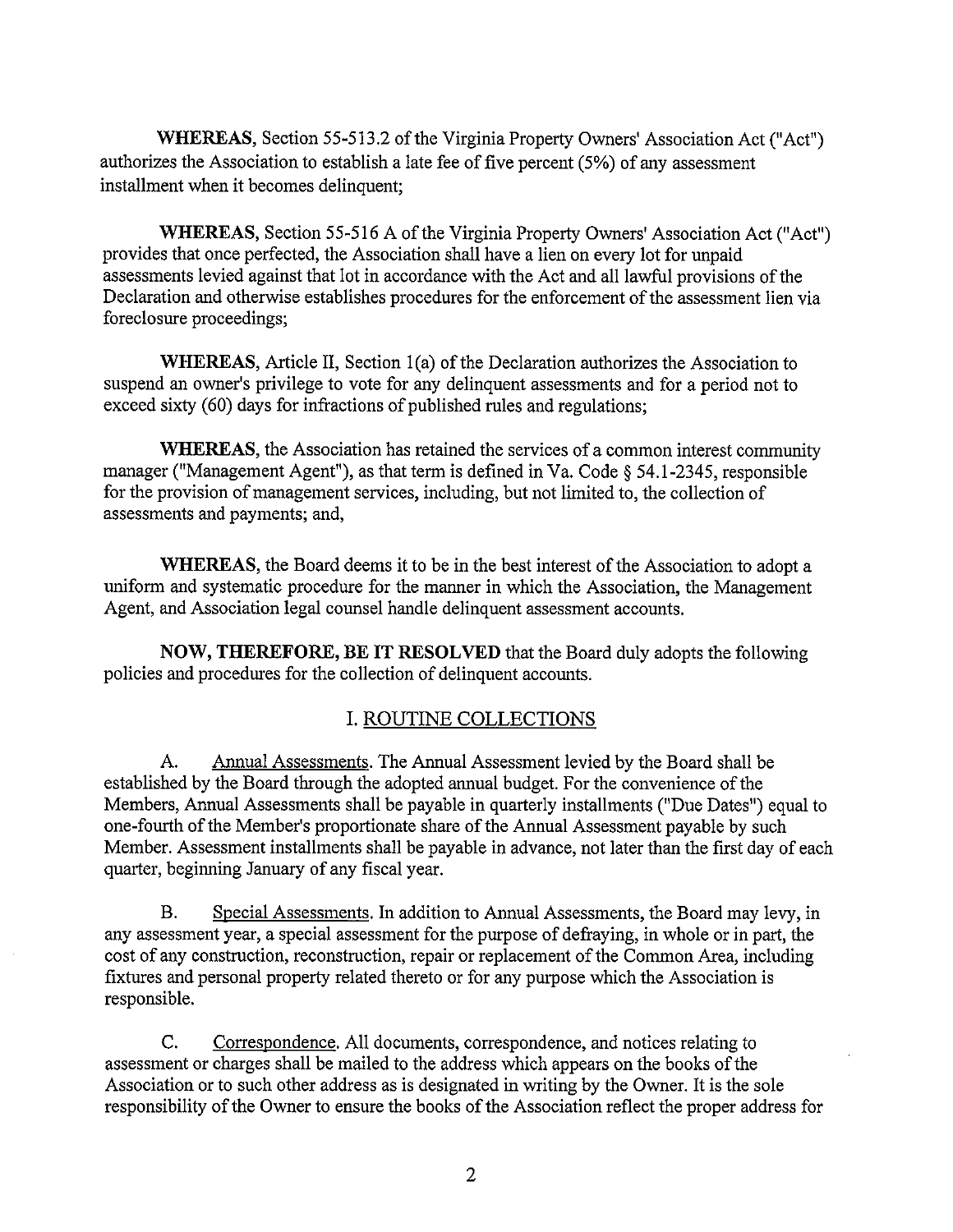receiving correspondence. Non-receipt of an invoice or coupon book shall in no way relieve the Owner of the obligation to pay the amount due by the due date.

## **II. REMEDIES FOR NON-PAYMENT OF ASSESSMENTS**

A. Late Fees. If payment of the total assessments or charges due, including special assessments, and returned check charges are not received by the Managing Agent by the thirtieth  $(30<sup>th</sup>)$  day after the due date, the account will be deemed late and a late fee of five percent (5%) of the assessment installment shall automatically be added to the amount due and shall be part of the continuing lien for assessments, until all sums due and owing are paid in full.

B. Interest. Any assessment not paid within 30 days after the Due Date shall bear interest from the due date at the maximum allowable rate, or such other amounts as required by law.

C. Returned Check Charge. When an Owner's payment check is returned for insufficient funds or because the check is drawn on a closed account and an assessment or charge due and owing by the Owner is not otherwise received by the Due Date, the Owners account shall be deemed past due and a \$35.00 return check charge will be added to the assessment account.

D. Other Costs. All costs incurred by the Association as a result of any violation of the Declaration, Bylaws, rules and regulations, or resolutions of the Association by an Owner, the Owner's family, employees, agents, tenants or licensees, which are legally collectible shall be assessed against such owner and are collectible in the same manner as other assessments imposed against a Lot

E. Waiver. The Board may grant a waiver of any provision herein upon petition, in writing, by an Owner alleging personal hardship. Such relief granted an Owner shall be appropriately documented in the files with the names of the persons representing the Board granting the relief and conditions of the relief.

F. Suspension of Privileges. The Board may suspend an Owner's right to use facilities of services for any period in which assessments are delinquent and for a period not longer than sixty (60) days for a violation of the Association's rules and regulations, and a member's right to vote for any period of time in which the owner's account remains delinquent.

# **III. ADMINISTRATIVE PROCEDURE FOR NON-PAYMENT OF ASSESSMENTS**

A. Reminder Notice. Within thirty (30) days following a Due Date, the Association Management Agent may send a reminder notice to all Owners who have not paid their assessment obligation on or before the Due Date.

B. Late Notice. The Association Management Agent may send notification to Owners who have not paid assessments, in full, between thirty (30) and forty-five (45) days after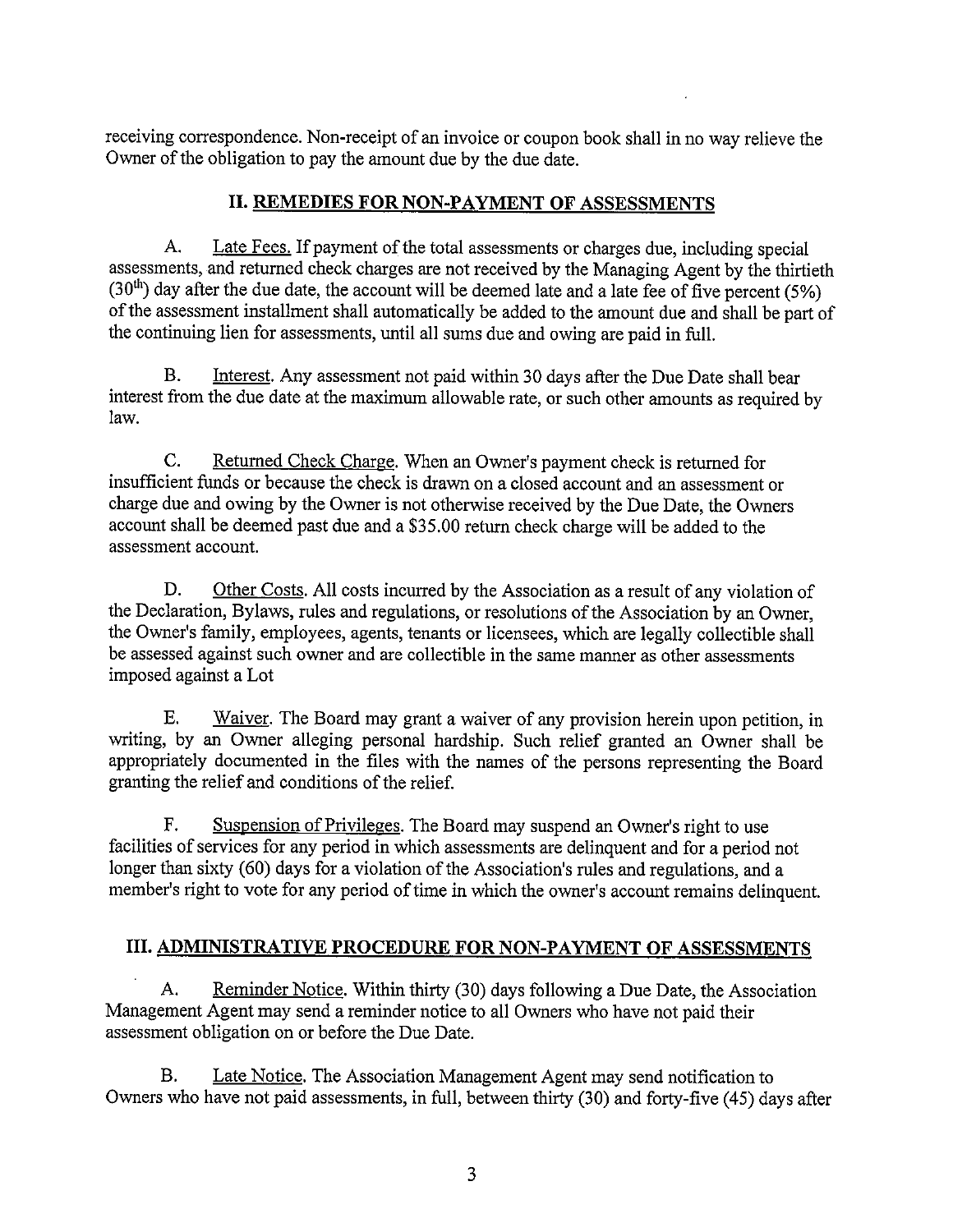it is due, noting the assessment is now delinquent and has accrued a late charge and is accruing interest.

C. Demand Notice. The Association Management Agent may send notification to Owners whose arrearages are greater than or equal to two (2) quarters, noting the account is past due and will be referred to the Association's legal counsel for legal action if not paid, in full, within thirty (30) days of the succeeding assessment due date.

D. Legal Remedies Upon Default. In the event that an account arrearage, equal to or greater than three (3) quarters, is not paid in full within thirty (30) days from the date on the Demand Notice issued by the Association Management Agent, the Board hereby directs that the account is accelerated through the balance of the fiscal year, and the Association treasurer or Management Agent shall refer the account to Association legal counsel for legal action with the direction to file a Memorandum of Lien for Unpaid Assessments against the Lot and to commence legal action in the Fairfax County General District Court to collect the accelerated account balance due.

E. Bankruptcy/Foreclosure. Association Management Agent shall consult with Association legal counsel and immediately refer for collection any account not previously referred for legal action where the Owner files or is the subject of a petition for relief in bankruptcy or where a deed of trust beneficiary or any other party has commenced foreclosure proceedings against the property.

F. Compliance. Failure of the Board, the Association, or any agents thereof, to comply with the requirements contained in this Resolution shall not affect the validity of any of the remedies set forth in Section II above.

# **IV. LEGAL PROCEDURE FOR NON-PAYMENT OF ASSESSMENTS**

A. Contact with Delinquent Owner. Once an account is referred for legal action, all contact with a delinquent Owner related to the delinquent account shall be handled through the Association's legal counsel. If the Owner contacts any Association Officer or Director or any management personnel about the Owner's delinquent account, such person shall direct the Owner to communicate with Association legal counsel until the Owner's assessment account has been brought current.

B. Authority to Receive Payments. The Association's legal counsel is authorized to receive payments on delinquent accounts until the account is no longer delinquent. All payments shall be sent to legal counsel and any payments made to the Association through legal counsel shall be made directly payable to the "Loft Ridge Homeowners Association." Payments shall be deemed to be received upon actual receipt of the payment by Association legal counsel.

C. Settlement and Payment Plans. If a written settlement offer and payment plan is presented to Association legal counsel, the settlement offer or payment plan will be forwarded to the Association Management Agent for review and a decision on acceptance or denial of the settlement offer or payment plan by the Board.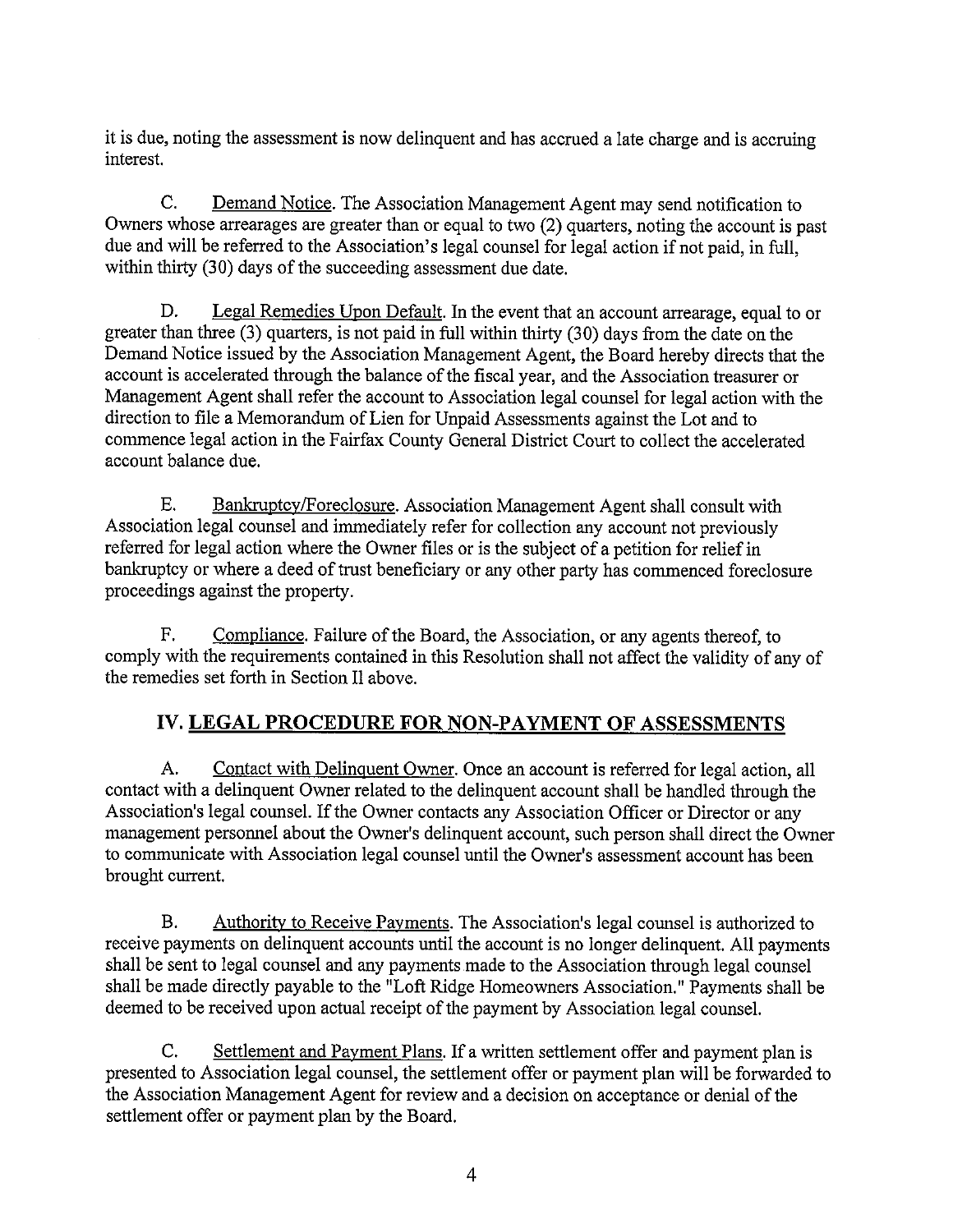D. Attorneys' Fees and Costs. Pursuant to the Declaration and the Act, the costs of pursuing collections, including but not limited to, reasonable attorneys' fees, shall be assessed against each delinquent Lot and the Owner. The Association, in any efforts to settle pending or possible litigation without the necessity of obtaining a judgment against an owner. will require the attorneys' fees incurred by the Association in its attempt to settle the dispute to be included in any settlement amount.

E. Legal Action. If an account remains delinquent and no payment plan has been accepted or, if accepted, is in default, Association legal counsel is authorized to take such action, as instructed by the Board, including, but not limited to, the actions described in Part III. C. and/or instituting a foreclosure action against the Lot.

F. Payments Received. Payments received from an Owner whose account is delinquent and has been turned over to Association legal counsel will be credited in the following order of priority:

- 1. Charges for attorneys' fees, court costs and administrative expenses;
- 2. Interest accrued and returned check charges;
- 3. All other charges incurred by the Association as a result of any violation by an Owner, Owner's family member, employees, agents or licensees of the Declaration, Bylaws, Rules and Regulations or Resolutions;
- 4. The assessments for each Lot applied first to the oldest amount due;
- 5. Other Assessments.